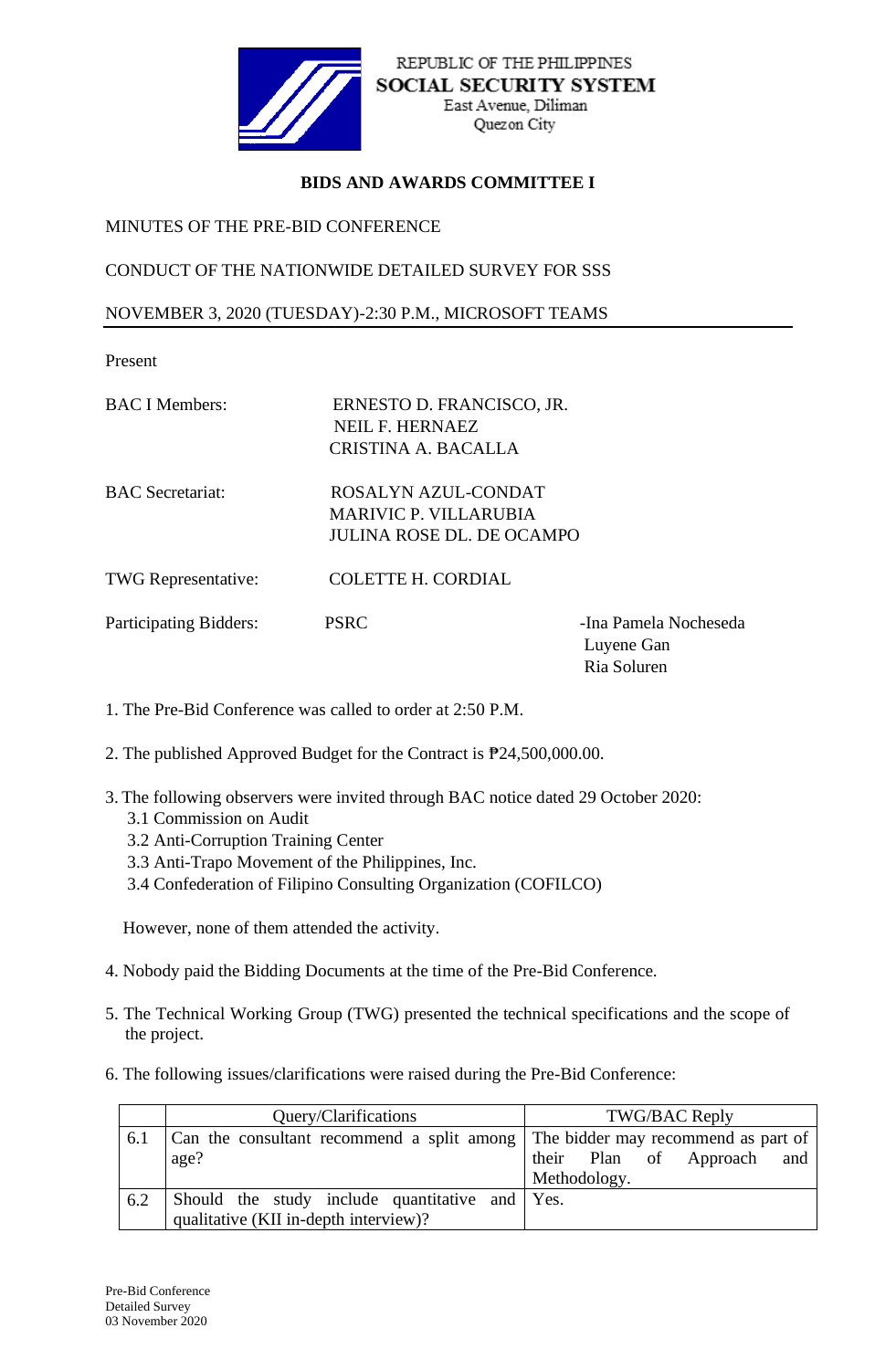| 6.3 | Is there a minimum requirement base on per area<br>that we need to factor in to determine our<br>sampling distribution?                                                                     | The bidder may recommend as part of<br>Plan<br>of<br>their<br>Approach<br>and<br>Methodology.                                                               |
|-----|---------------------------------------------------------------------------------------------------------------------------------------------------------------------------------------------|-------------------------------------------------------------------------------------------------------------------------------------------------------------|
| 6.4 | Clarification on sample size, (Distribution of less<br>and more percentage)                                                                                                                 |                                                                                                                                                             |
|     | If the consultant propose less than 4000<br>(sample size), will the score be zero $(0)$ ?                                                                                                   | Yes.                                                                                                                                                        |
|     | Is the sample size not necessarily<br>quantitative alone?                                                                                                                                   | Yes.                                                                                                                                                        |
| 6.5 | Is the consultant in charge of the methodology on<br>the specific segments?                                                                                                                 | Yes.                                                                                                                                                        |
| 6.6 | On the qualitative part, can the consultant<br>recommend a design or is the proponent has its<br>own?                                                                                       | The bidder may recommend as part of<br>their<br>Plan<br>Approach<br>of<br>and<br>Methodology.                                                               |
|     | Can the SSS provide the consultant the possible<br>list of members and employers that we can tap as<br>respondents?                                                                         | SSS cannot provide the list since the<br>assumption for the study is zero $(0)$ for<br>SSS to determine the total universe to<br>be covered.                |
| 6.8 | On the recommendations,<br>the<br>number<br>of<br>sample/respondents from POGO<br>may<br>not<br>represent the universe that SSS would like to<br>determine given the current circumstances. | Consultant must ensure best effort to<br>much<br>number<br>cover<br>οf<br><b>as</b><br>sample/respondents to determine the<br>actual universe for coverage. |
| 6.9 | Considering the health protocol imposed due to<br>pandemic, can the consultant switch from face-<br>to-face to telephone interview?                                                         | SSS prefers face-to-face methodology<br>for at least 70% of the respondents.                                                                                |
|     |                                                                                                                                                                                             | This amends the Terms of Reference.                                                                                                                         |

- 7. The BAC Secretariat announced the Composition of Envelopes No.1 (Technical Documents, TPF 1-8) and No.2 (Financial Proposal, FPF 1-6), and additional documents.
- 8. The BAC I informed the bidders that their proposal will be evaluated using Quality-Based Evaluation Criteria. The bidder who is scored the Highest Rated Bid (HRB) will be invited for the opening of its Financial Proposal and Negotiation.

The documents submitted by the HRB will also be subjected to post-qualification. The HRB shall be required to submit the following additional documents within a non-extendible period of five (5) calendar days from receipt of BAC Notice:

- a) 2019 Income Tax Return (ITR) filed through Electronic Filing and Payment System (EFPS) corresponding to the submitted Audited Financial Statement;
- b) Quarterly VAT for the period January to June 2020 or latest available Quarterly VAT;
- c) SEC/DTI Registration;
- d) 2019 Mayor's Permit;
- e) Valid Tax Clearance;
- f) 2019 Audited Financial Statements filed through EFPS.

## 9. The BAC I emphasized that Sworn Statements/Affidavits/Certifications must be:

a) Signed by the Notary Public (attorney) himself/herself;

 b) The Notary Public has an updated Authority to notarize, issued by the Regional Trial Court.